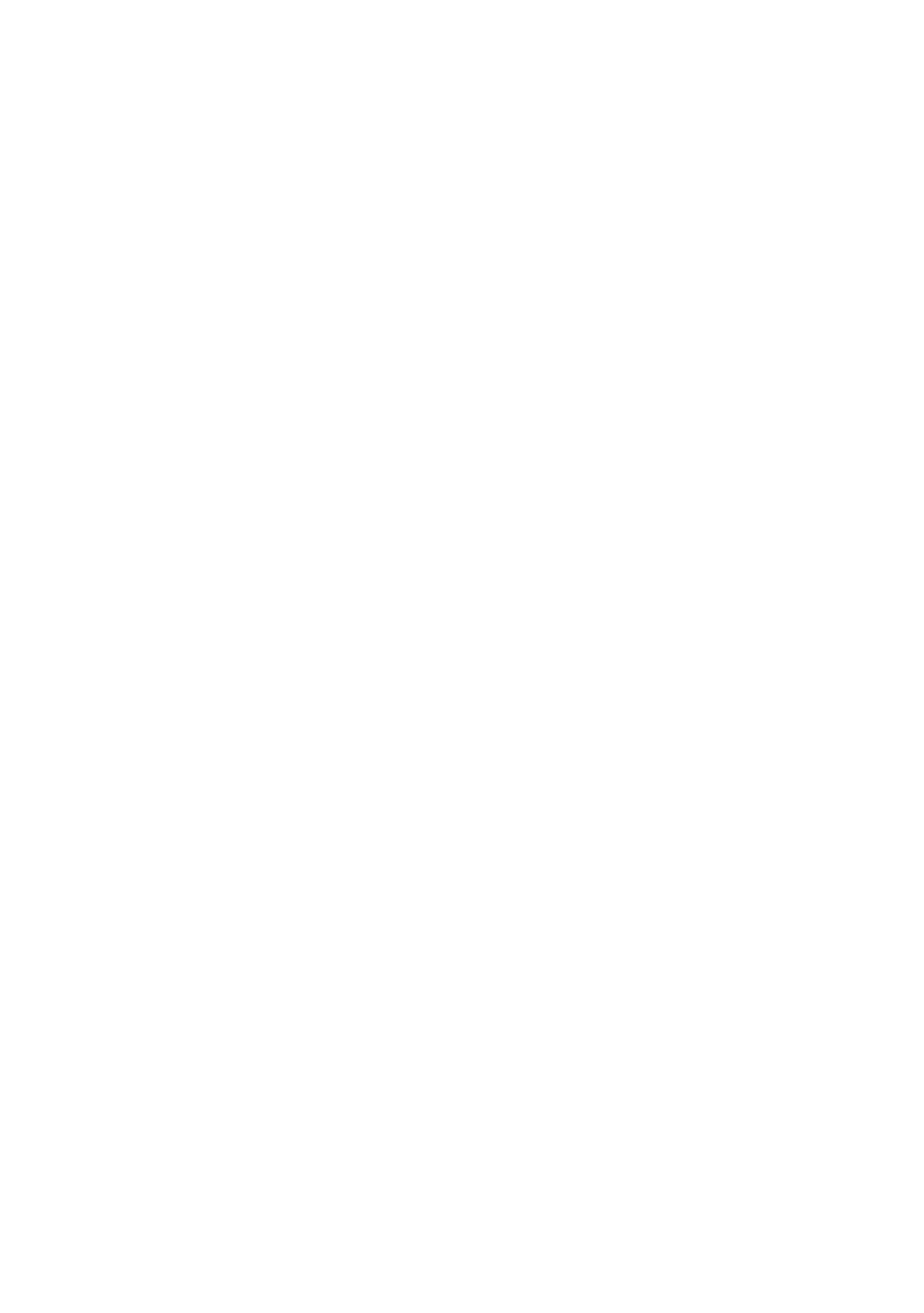*European Journal of Science and Theology* 

**Editor-in-Chief:**  Dr. **Iulian Rusu**  'Gh. Asachi' Technical University of Iasi

#### *EDITORIAL ADVISORY BOARD*

Prof. **Ahmet Aktaş** Akdeniz University, Turkey

Prof. **Evgeny Arinin** Vladimir State University, Russia

Prof. **Linos Benakis** Academy of Athens, Greece

Dr. **Ovidiu Bojor** Romanian Academy of Medical Sciences Romania

Prof. **Daniel Keith Brannan** Abilene Christian University, USA

Dr. **Guy Clicqué** University of Bayreuth, Germany

Dr. **Mihail Liviu Craus** JINR Dubna, Russia

Dr. **Rodica Diaconescu** 'Gh. Asachi' Technical University of Iasi, Romania

Dr. **Milan Dimitrijević** Belgrade Astronomical Observatory, Serbia

Prof. **Cornel du Toit**  University of South Africa, South Africa

Fr. Prof. **Joseph Famerée**  Université Catholique de Louvain, Belgium

Prof. **Lodovico Galleni**  University of Pisa Italy

Prof. **Matei Macoveanu** 'Gh. Asachi' Technical University of Iasi Romania

Dr. **Nicoleta Melniciuc** 'Al. I. Cuza' University of Iasi, Romania

Prof. **Alexei Nesteruk**  University of Portsmouth, UK

Prof. **Argyris Nicolaidis** University of Thessaloniki, Greece

Prof. **Basarab Nicolescu** Université Paris 6 France

Dr. **Alexandros Papaderos**  Orthodox Academy of Crete, Greece

Fr. Prof. **Gheorghe Petraru** 'Al. I. Cuza' University of Iasi, Romania

Prof. **Stephen Pope** Boston College, USA

Prof. **Jesús Romero Moñivas** Complutense University of Madrid, Spain

Dr. **Anne Runehov**  Copenhagen University, Denmark

Dr. **Akiba Segal**  Weizmann Institute of Science, Israel

Revd. Prof. **Myra Shackley** Nottingham Trent University, UK

Prof. **Einar Strumse**  Lillehammer University College, Norway

Prof. **Vassilis Zafiropulos**  Technological Educational Institute of Crete Greece